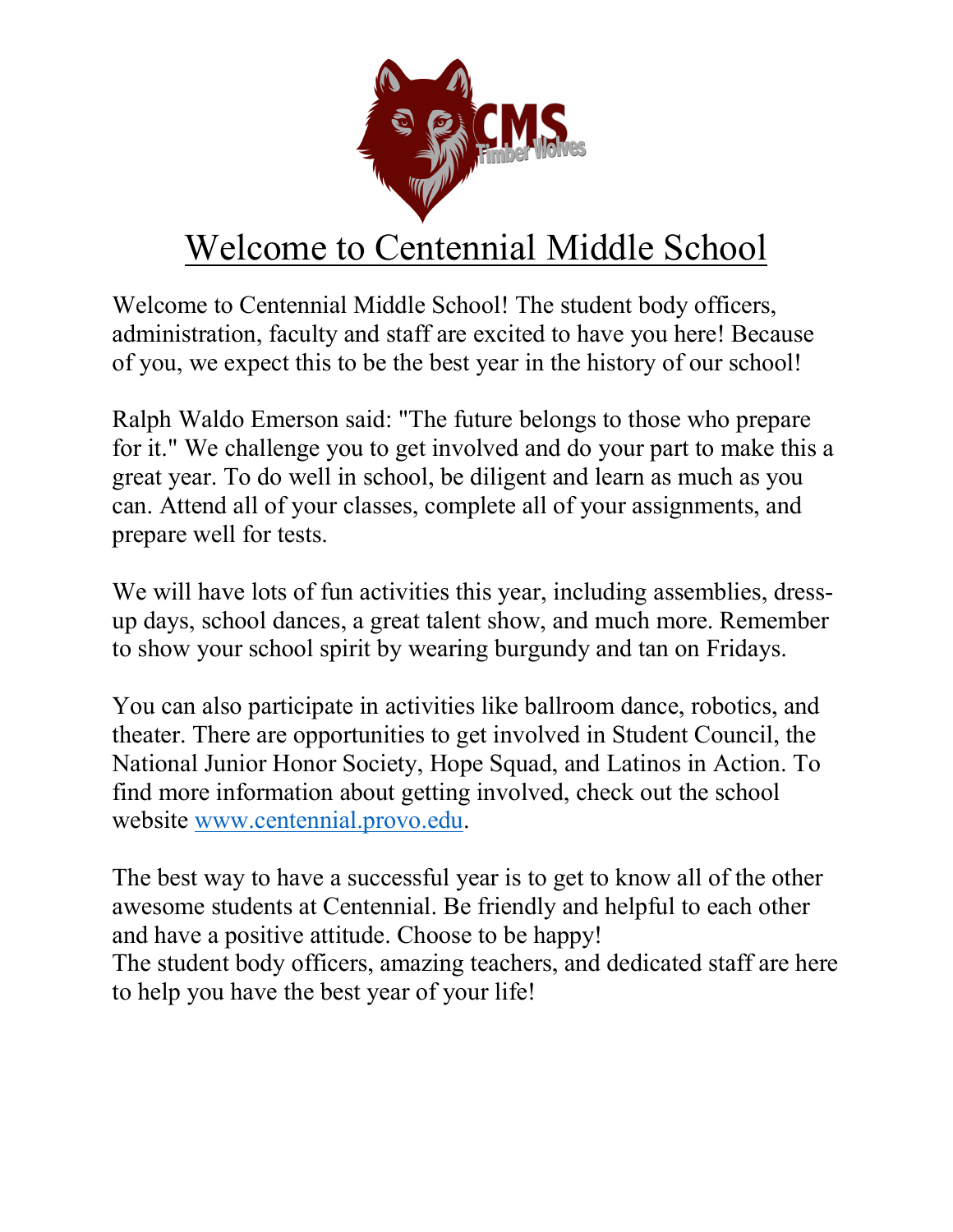

#### *Information About Centennial Middle School Phone: (801) 370-4621*

305 East 2320 North Provo, UT 84604 FAX: Main office (801) 370-4626 www.centennial.provo.edu Counseling office (801) 370-4627

Main Office:

- Principal Kyle Bates
- Assistant Principal Brookanne Taylor
- PBIS Coach/Intervention. Amy Brown
- Administrative Secretary Emily Ensign
- Financial Secretary KC Wabel
- School Resource Officer Robyn Newell
- Attendance Secretary Liana Mangisi

Counseling Office:

- Lead Counselor (alphabet H-N) Arica Sumner
- Counselor (alphabet A-G) Dave Merrill
- Counselor (O-Z) Katy Webster
- 

Lunchroom and Custodial:

- Lunchroom Manager
- Head Custodian Kyle Landeen

• Registrar Lisa Vezzani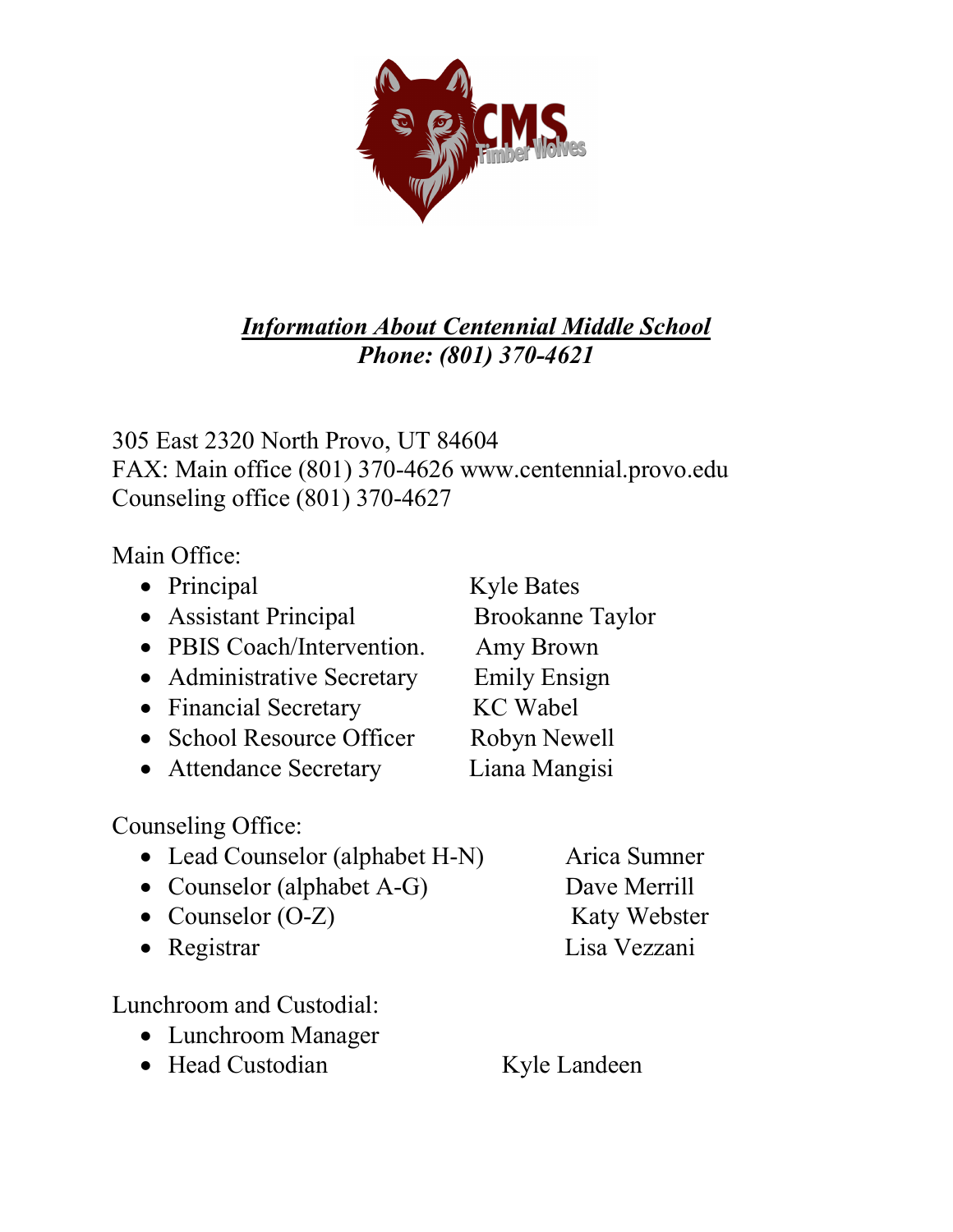

Check out our webpage often for important dates, schedules, lunch menus, PowerSchool access, teacher e-mail addresses, links to teacher web pages, and other information.

## CENTENNIAL MIDDLE SCHOOL MOTTO

NOW THIS IS THE LAW OF THE JUNGLE: AS OLD AND AS TRUE AS THE SKY, AND THE WOLF THAT SHALL KEEP IT MAY PROSPER, BUT THE WOLF THAT SHALL BREAK IT MUST DIE. AS THE CREEPER THAT GIRDLES THE TREE TRUNK, THE LAW RUNNETH FORWARD AND BACK. FOR THE STRENGTH OF THE PACK IS THE WOLF AND THE STRENGTH OF THE WOLF IS THE PACK. By: Rudyard Kipling

SCHOOL COLORS BURGUNDY AND TAN

## **What To Do If You Need Help:**

Where do you go? Who do you see?

MAIN/FINANCE/ATTENDANCE OFFICE:

- Lost and Found
- Sick or injured- visit the school nurse
- Take medications
- Report concerns to administration and/or police officer
- Schedule appointments with administration
- Receive messages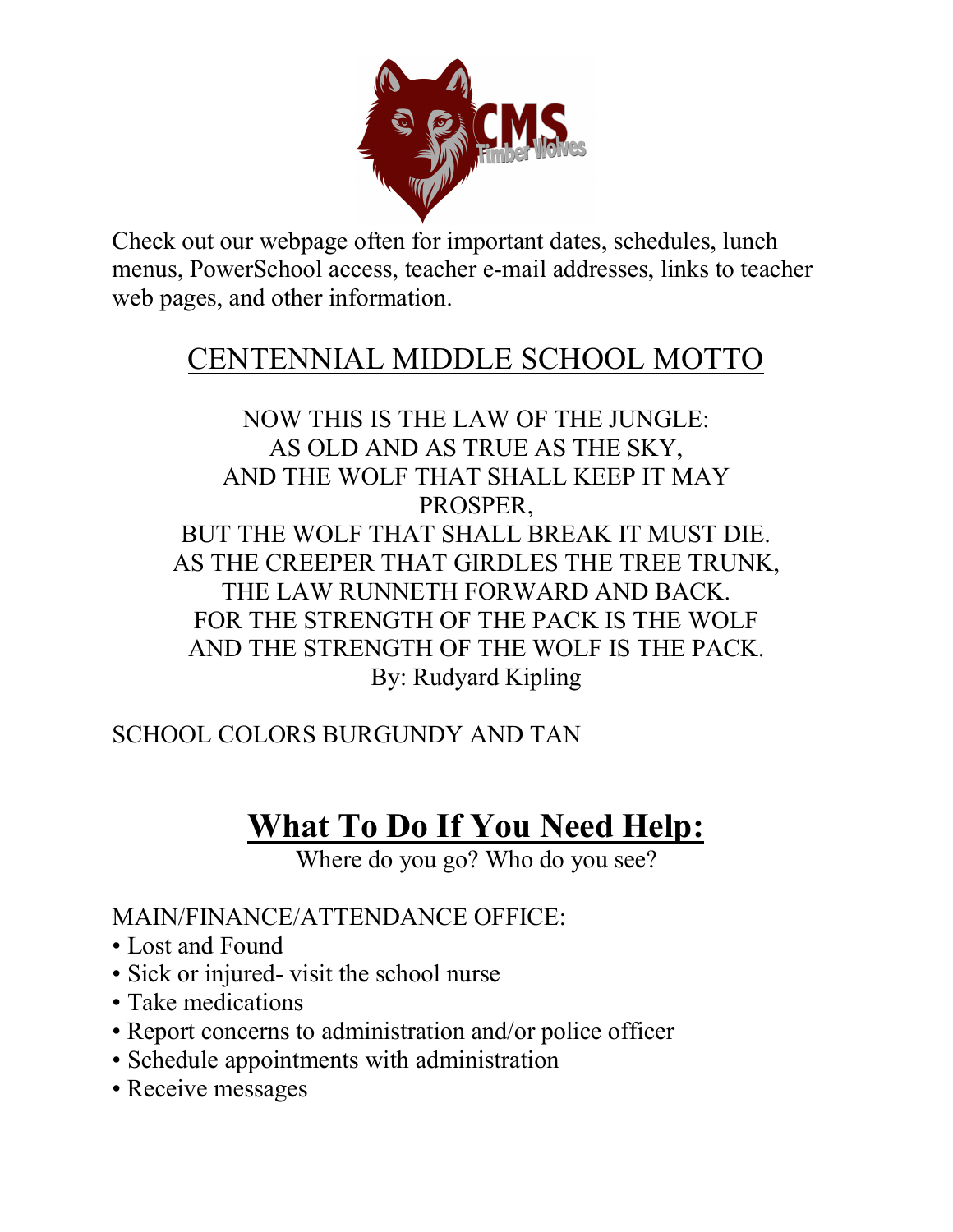

- Visitor Check-In
- Locker questions
- Pay fees/fines
- Buy a yearbook
- Emergencies
- Check in and out of school
- Report absences
- Pre-approved absence forms

## COUNSELING CENTER:

- Meet with guidance counselor for personal reasons
- Get a copy of your schedule
- Class changes
- Update address and phone numbers
- New student registration
- Withdraw from school

#### LUNCHROOM OFFICE:

- Deposit money into account/check balance
- Turn in lunch application for Free/Reduced lunch program

NEED A SCHEDULE CHANGE? Centennial Middle School administration and counseling have strived to create a personalized schedule for each student based on their needs and submitted course requests. The master schedule for the current school year was created using these requests. For this reason, class schedule changes will only be considered for the following reasons **(and only after school fees have been paid in full)**:

- the student schedule is incomplete
- the student has been assigned an elective they did not choose
- IEP or 504 accommodations require a schedule change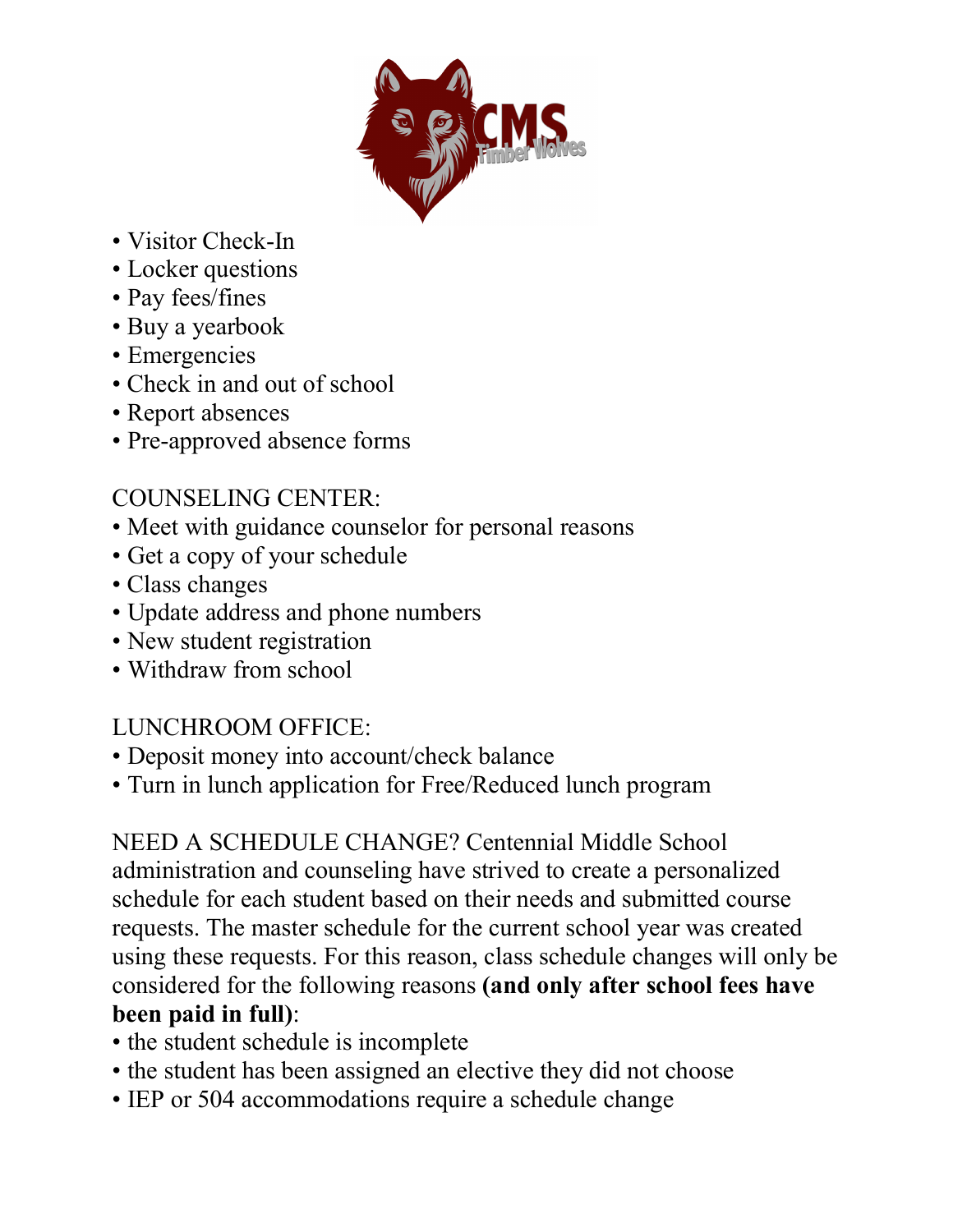

• a student has completed the district Opt-Out process (www.provo.edu policy #4435 F1)

• administrative recommendation

#### **Schedules will not be changed for the following reasons:**

- the student wants a different lunch
- the student wants to be with a friend
- the student wants a different teacher
- the student is asking to change out of an elective that they selected
- the student wants to remove a support class or classes

NEED TO CALL HOME? — Students may use the courtesy phone in the main office or counseling center. Also, each classroom has a phone and students may be permitted to use the phone with his/her teacher's permission.

FAILING A CLASS? – Students can receive help every day after school. Don't be afraid to talk with your teacher. Teachers are here to help. It may take additional effort, but spending time after school will make a difference. Counselors can also offer advice and give you study tips to help you improve.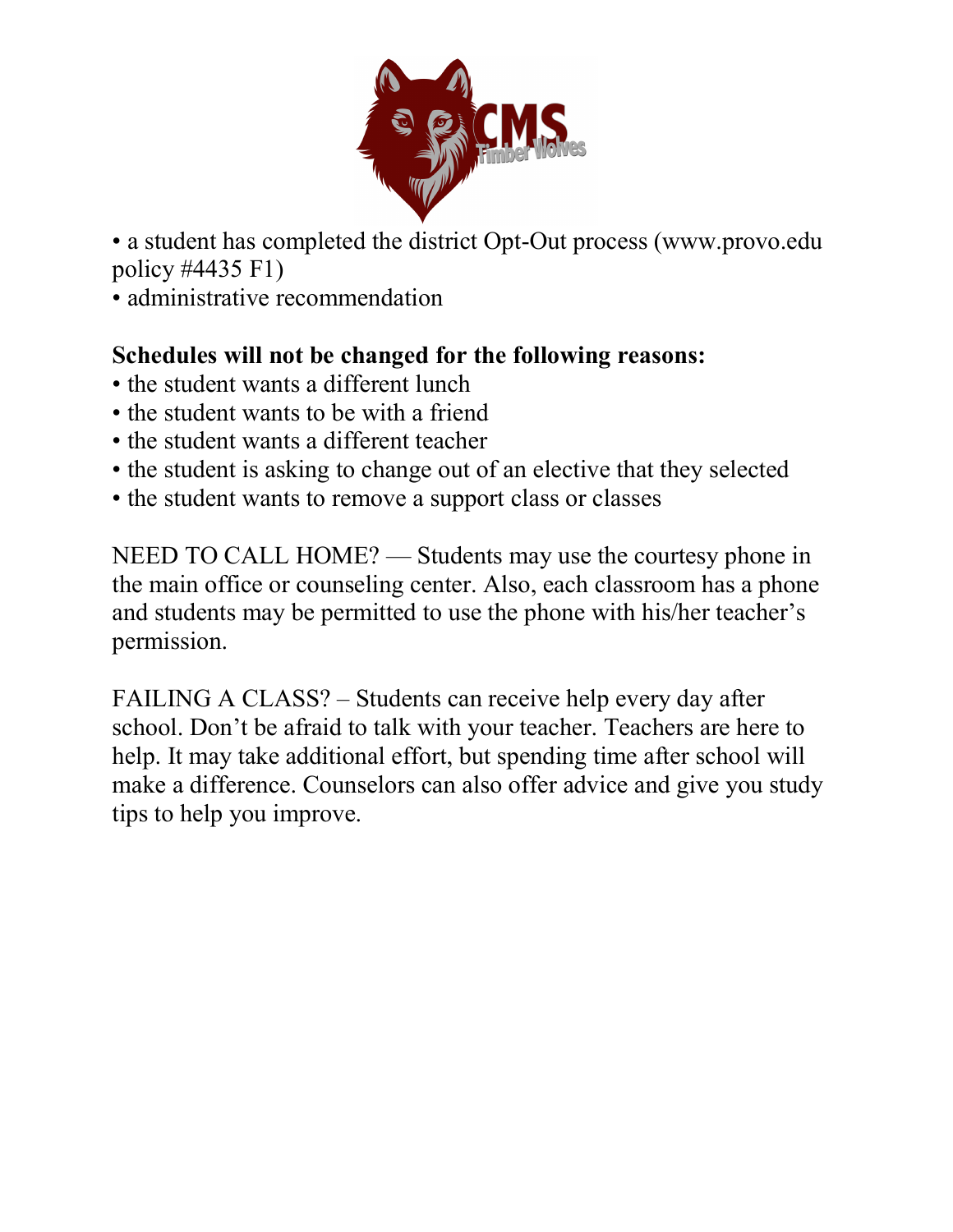

# *CENTENNIAL MIDDLE SCHOOL POLICIES AND PROCEDURES*

The Provo City School District Board of Education requires all students to conform to standards that avoid extremes, and further, to standards that exemplify personal cleanliness and acceptable social behavior.

#### **Lunch:**

Your lunch period is determined by what class you have third period, except for on an assembly day when it will be based on your fourth period class. Because your third period teacher is different on A days than on B days, your lunch period may change, too. If you have questions, ask your teacher. A list of who goes to what lunch is posted in every classroom.

#### **Plus Time:**

Plus Time occurs 4 times each week (Monday through Thursday) between first and second periods. The only days Plus is not held are early out days. All students will be assigned to a Plus Time class based on academic need. They will be placed in a Plus class to begin the year and then reassigned to a permanent Plus class by the end of September once academic needs have been identified. They will remain in that Plus class for the rest of the school year. They are expected to attend Plus Time every day. Twice a week, Plus slips will be distributed to all students, and they may be requested by another Plus teacher to come to their room to receive extra help or make up missing work. These requests are made by teachers and not by students. Teachers requesting a student will mark their request in PowerSchool allowing these students to attend the requesting teacher's Plus class for that day.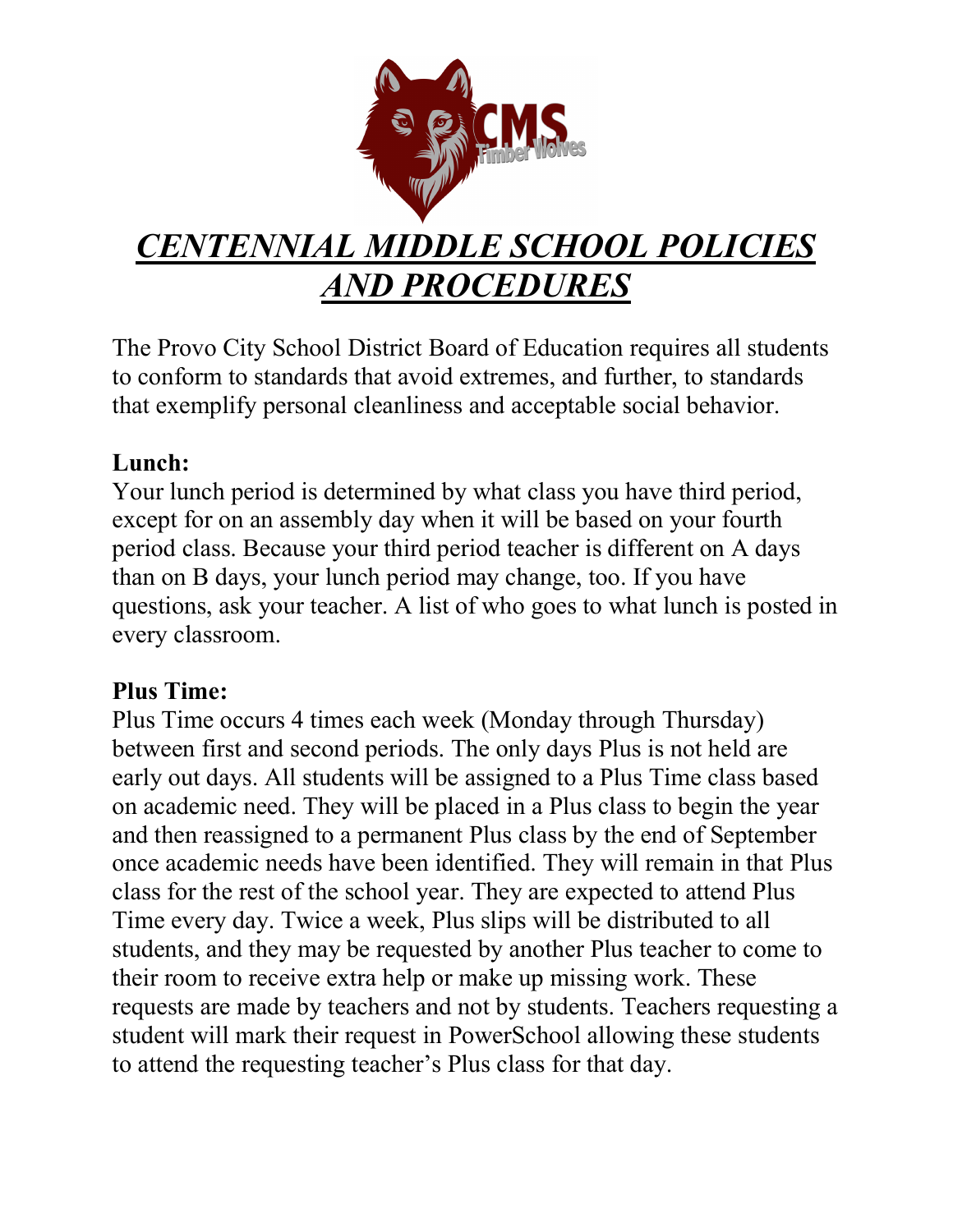

#### **Student Support Services:**

Centennial offers services in counseling, psychology, speech, and special needs. Contact the following individuals for further information: Guidance Counselors: Arica Sumner

 Dave Merrill Katy Webster

| Lead Facilitator:                  | Leslie Zuber                                                         |
|------------------------------------|----------------------------------------------------------------------|
| School Psychologist:               | Alex Wheatley                                                        |
| Speech Therapist:                  | <b>Joy Smith</b>                                                     |
| School Resource Officer:           | Robyn Newell                                                         |
| School Social Worker:              | Ben Young                                                            |
|                                    | In compliance with the Americans with Disabilities Act, individuals  |
|                                    | needing special accommodations during any meeting or schoolsponsored |
|                                    | event should notify Brookanne Taylor by calling 370-4621 at least 3  |
| working days prior to the meeting. |                                                                      |

#### COMPUTER USE

*All computer use must comply with Provo City School District policy.* 

**PowerSchool:** Staying informed of academic progress is an important factor in being successful at school. Parents and students may access grades and attendance online at any time. PowerSchool may be updated daily by teachers to record student scores and attendance. Parents may also find links to teacher e-mail accounts and information on how to receive daily or weekly e-mail updates on student progress. This information is available online to parents through a confidential login.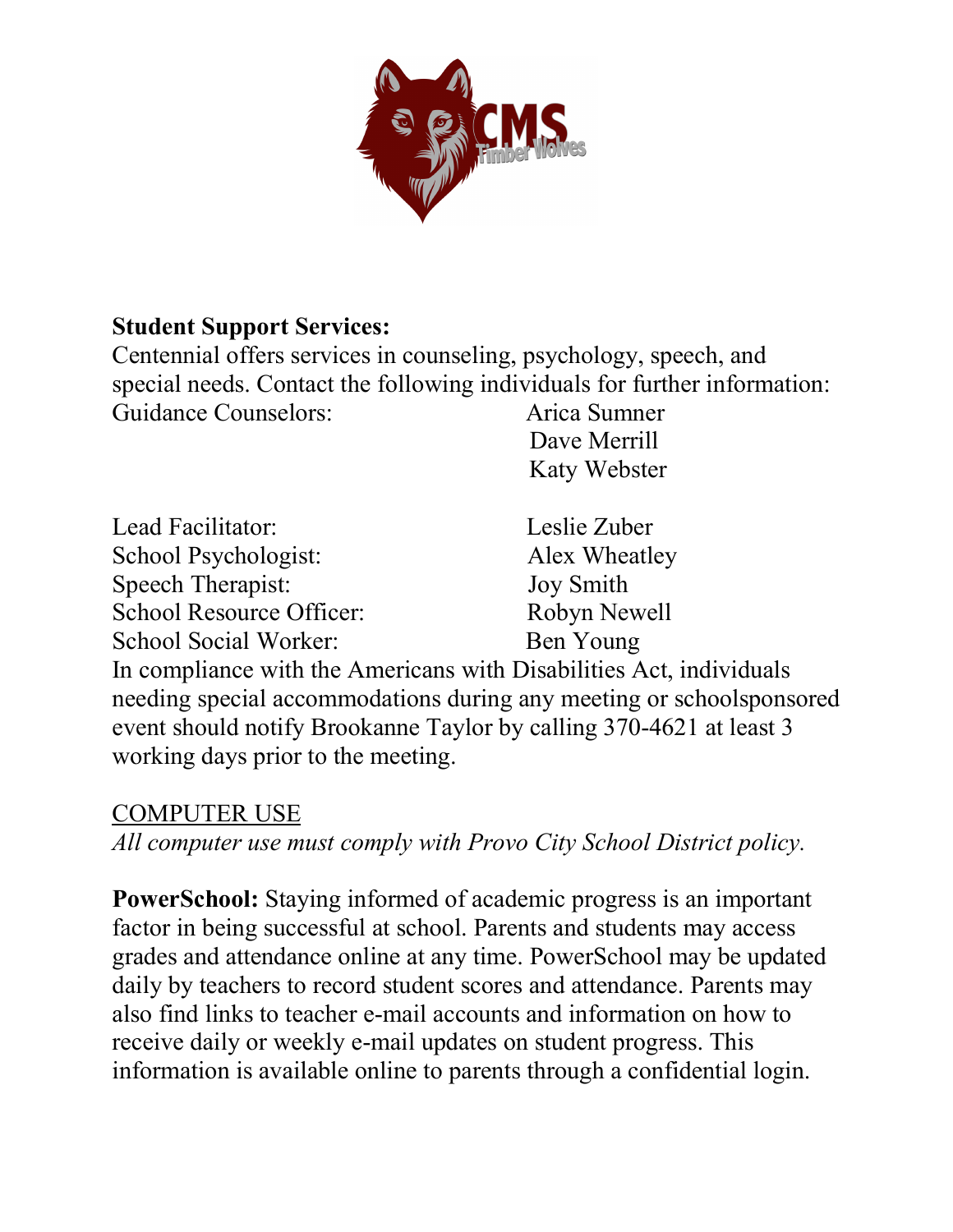

Using the Internet, point the browser to the following:

- (1) Go to www.cms.provo.edu
- (2) Click on the PowerSchool link
- (3) Type in your student's confidential ID and password and hit "enter."

Your student's confidential ID is their student number and the password is their birthday in this format: 2/6/86. (Slashes are needed and preceding zeros are not.) If you have questions, you may call the registrar at 370-4621 extension 1304.

#### DRESS CODE

*Student apparel must be in compliance with Provo City School District's Safe and Orderly Schools Policy.* 

#### **Gang Related Apparel**

Clothing and items considered gang-related will not be permitted. Some examples include but are not limited to: cut out belt buckles, hanging belts, bandanas, hair nets, certain professional team apparel, and lettering written in the Old English style. School officials will collaborate with the School Resource Officer (SRO) to enforce rules related to gang-related apparel. Students and parents may contact the SRO for more detailed information.

#### **Extreme or Inappropriate Clothing**

Clothing items with vulgar words, profane or obscene slogans, depictions of violence, or advertisements for alcohol, tobacco, drugs or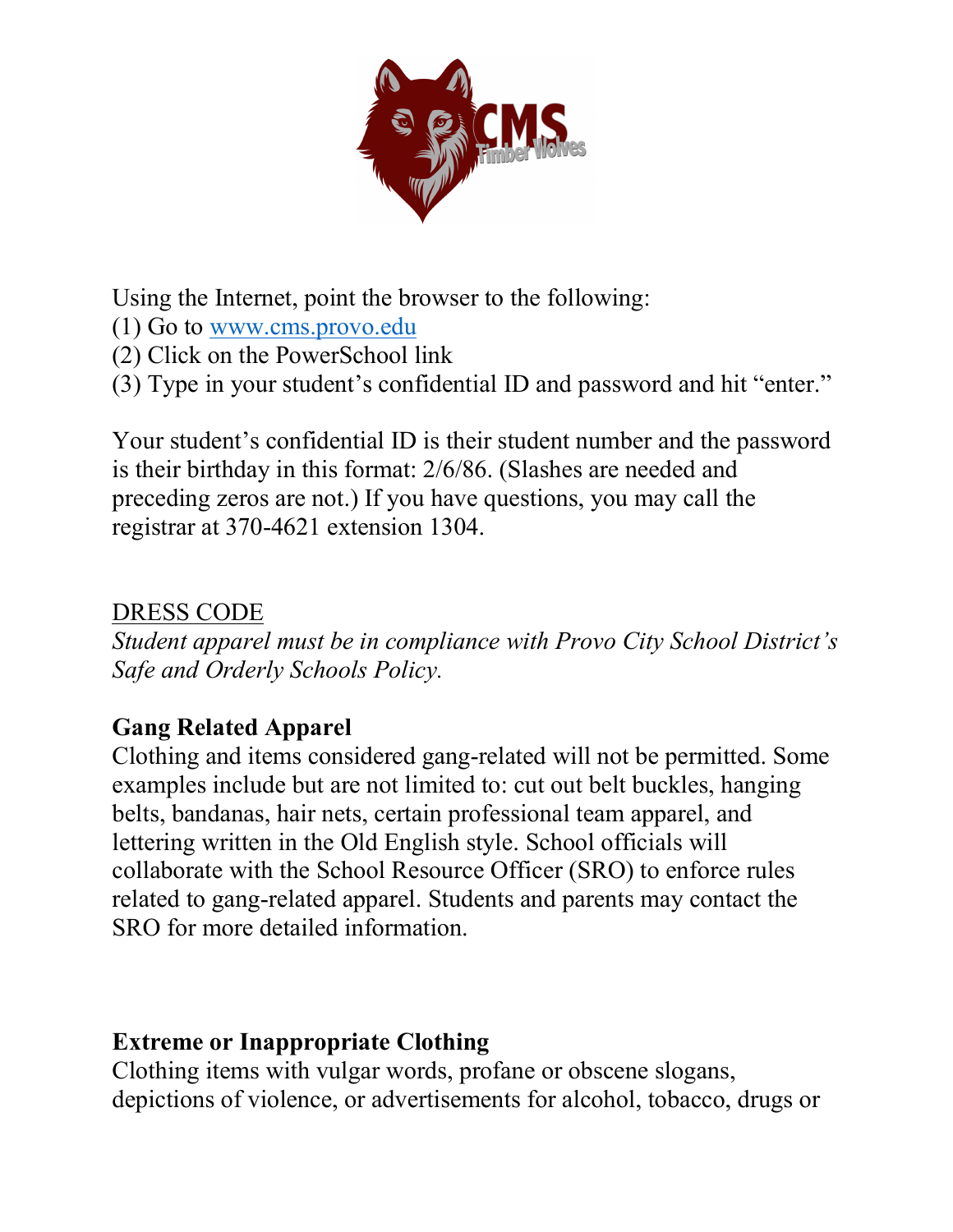

other inappropriate items are not allowed. Students should come to school appropriately dressed in clothing that is clean, non-distracting, and in good repair. Clothing and apparel that is so conspicuous, extreme, or odd that it may draw undue attention, disrupt, or tend to interfere with the learning atmosphere is unacceptable. Clothing intended as undergarments, worn as outerwear, will not be permitted.

All clothing must conceal undergarments. All students must wear clothing that covers areas from one armpit across to the other armpit, down to approximately 3 to 4 inches in length on the upper thighs, and tops must have shoulder straps.

#### **Hats and other Headwear**

Hats and Hoodies or other headwear will not be worn in the building or on school grounds at any time unless it is a school-sponsored "Hat Day" or unless there is an extenuating circumstance (e.g., medical). They may also wear a school beanie that can be purchased in the Pride Store using Pride Cards. This policy applies to students, faculty, and staff. Hats that "go with the outfit" are not exceptions. Hoods on sweatshirts should be kept down while in the building.

#### **Shoes**

Shoes must be worn at all times. Shoes should be non-marking and in good repair. No "wheelie" type shoes are permitted at school.

#### **Sunglasses**

Sunglasses are not permitted in the school unless prescribed by a doctor.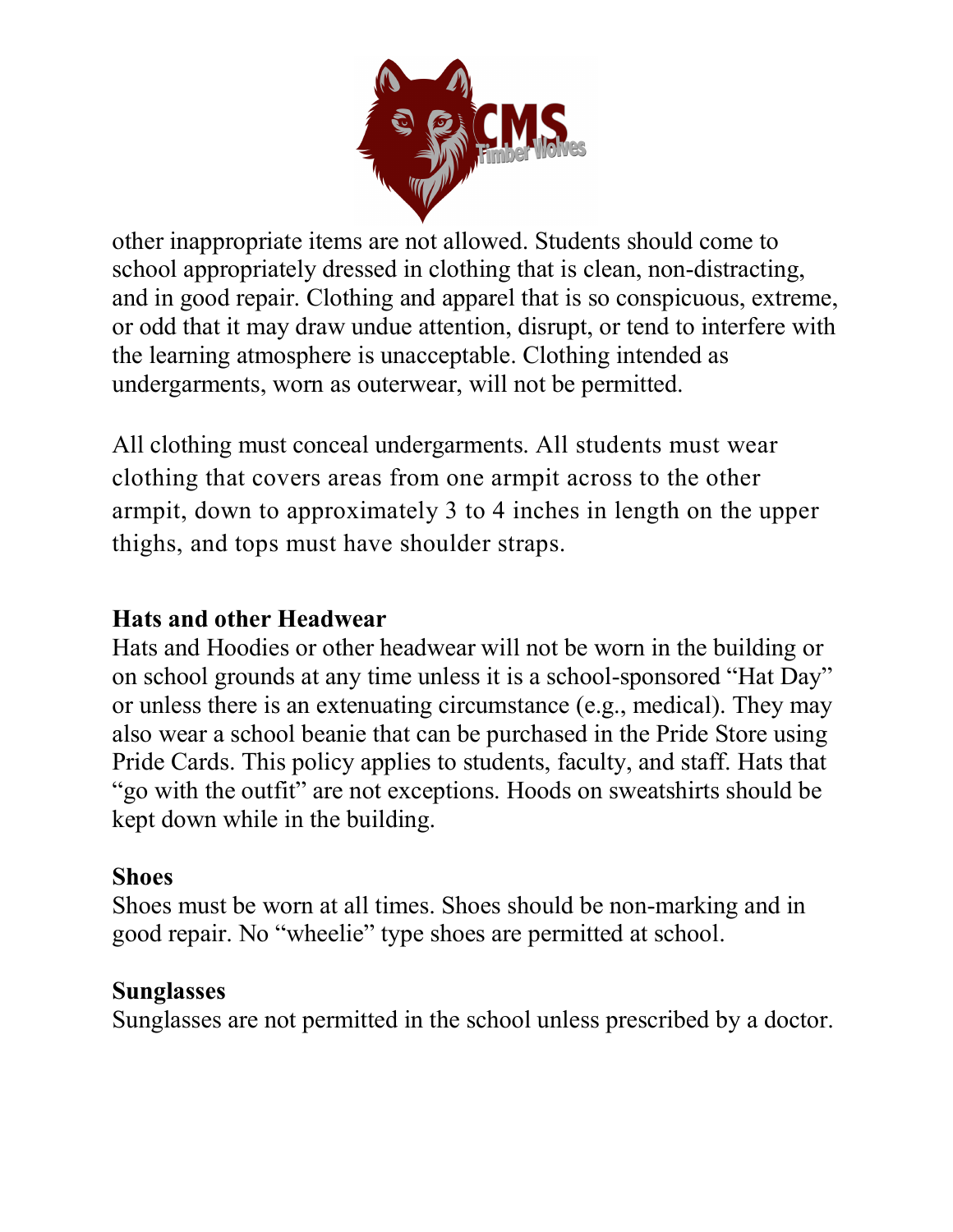

#### **Jewelry**

Any jewelry or piercing that is extreme, distracting, or that may present a safety risk (e.g., spiked gauges for the ears) is not acceptable. This includes chains and spikes on bracelets, necklaces, gauges, wallets, etc.

*Students who are in violation of the dress standards may be asked to contact home or be loaned appropriate clothes in order to make necessary changes in their appearance. Students may remain out of class until they are in compliance with the dress code. School administrators reserve the right to address and enforce dress code concerns as they deem appropriate.*

## SCHOOL FEES

Some classes at Centennial Middle School require a fee to offset the costs associated with classroom materials/activities. All school fees are board-approved (see district website, policy number 6160), and a list of these fees is included in your registration materials. Students who register for a class that has a fee are required to pay these fees at the beginning of each school year. Students with unpaid fees will not be permitted to change their class schedule, or purchase a yearbook. Furthermore, unpaid fees at year's end may be referred to collections for payment.

#### LOCKERS

Lockers are the property of the school, loaned to students for their convenience. Repairs for any damage to the locker will be the responsibility of the student assigned to that locker. Lockers that are modified so they can be jammed or opened without using the combination in any way will be considered as vandalism, and a \$5 fine will be assessed. Please do not share your combination or your locker with anyone. Lockers can be inspected at any time, so they should be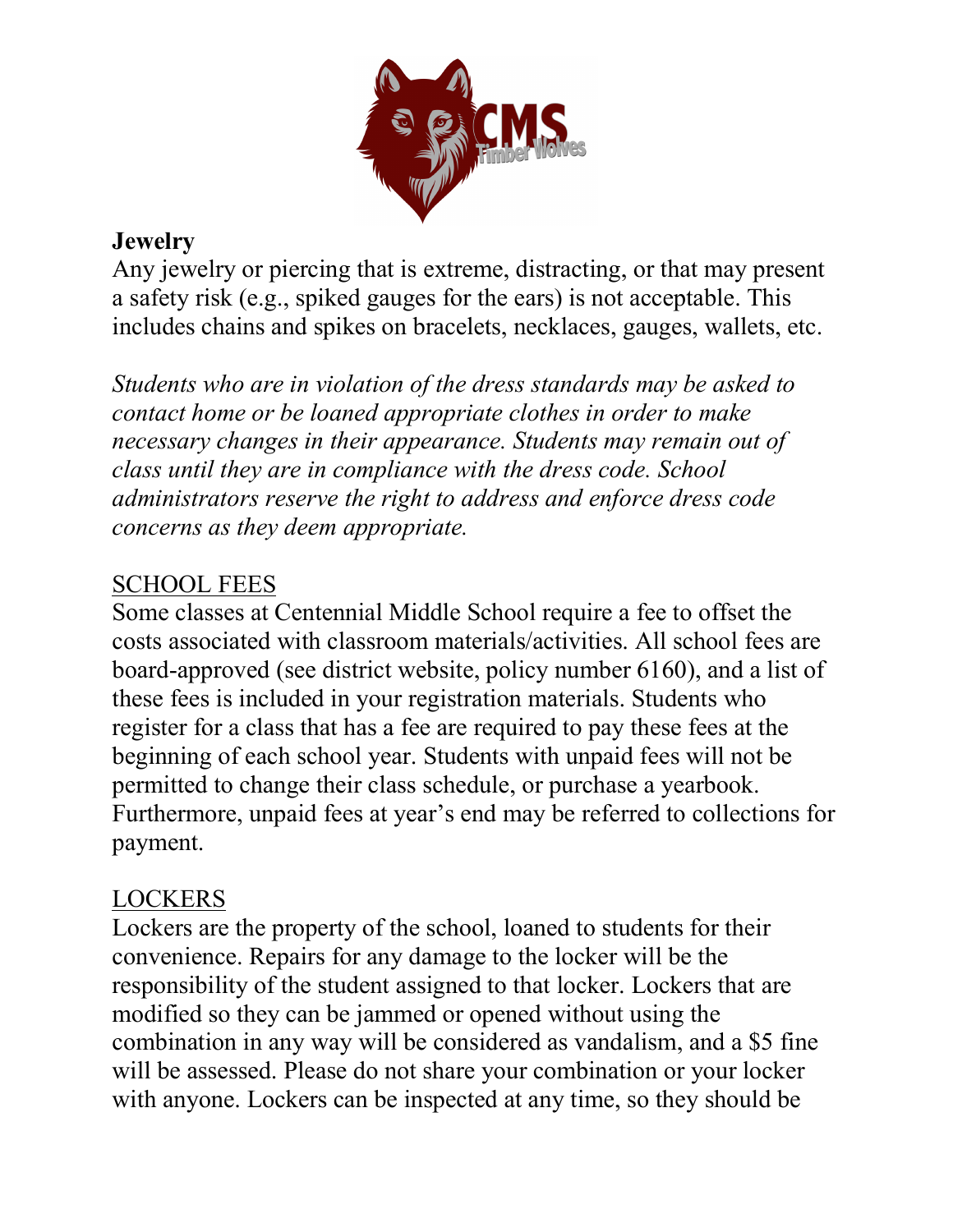

kept clean and appropriate. The administration has the legal right to search a locker when there is a reasonable suspicion to do so. Students should not bring large amounts of money or any other valuables to school. If it is necessary to bring personal items of value, students may check them in at the office for safekeeping. Please do not leave anything unattended.

#### BUSES

Students may be provided with busing service as defined by the Provo City School District. Call the Transportation Department at 374-4860 for more information. Transportation by bus is a privilege. Inappropriate behavior may result in a suspension from the bus or termination of bus privileges

A 4:00 late bus is available to take students home from after school activities. Teachers will provide passes to students in after school activities to ride the late bus. Students who do not participate in these activities or who live within two miles of the school will not be permitted to ride the late bus.

#### LOST AND FOUND

Students who find lost articles are expected to take them to the main office. Students who have lost or misplaced items may check the lost and found to recover these items. Lost articles that are not claimed within a reasonable time will be donated to charity. The CMS administration will work closely with the school resource officer to recover lost or stolen items. Efforts will be made to resolve such matters, however the school assumes no responsibility for personal items that are lost or stolen.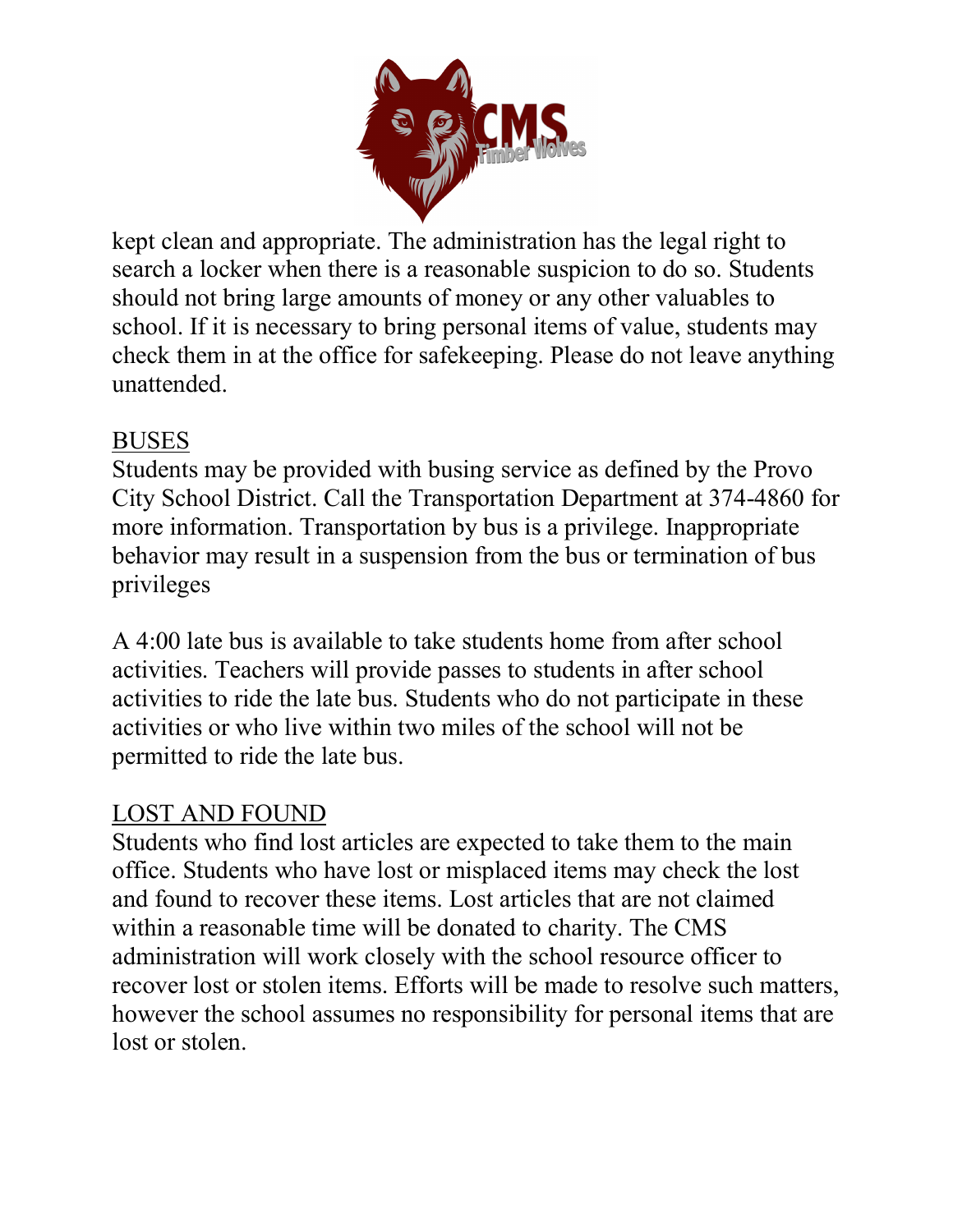

## LOITERING AFTER SCHOOL

When school is out, students need to leave campus or attend after school activities. Students found loitering on campus will be subject to disciplinary action, which may include a trespassing citation. 9

#### CLOSED CAMPUS

Centennial Middle School operates under a closed campus policy. Students are expected to stay on campus from the time they arrive until dismissal. Students can only be checked out of school by their parent or legal guardian. If a parent or guardian is unable to pick up their student in person, they *must* notify the school's attendance secretary before the student can be released to someone else.

*Students are not permitted to leave campus for lunch unless properly checked out by their parent or guardian.* 

#### VISITORS

All visitors *must* check in at the main office. Parents and other adults visiting the school are always welcome. A visitor's pass will be provided and must be worn by all visitors to the school. Provo City School District policy stipulates that no student visitors be allowed on campus without permission from the school administration. Unauthorized students may be referred to the Provo City Police Department for trespassing.

#### MEDICATION

The school may not administer any medication without an Authorization for Student Medication form and a written prescription from a physician. Students are permitted to carry the following medications if they are under a doctor's care: asthmatic inhaler, diabetic testing supplies, and epi-pens for allergic reactions. All other types of medications must be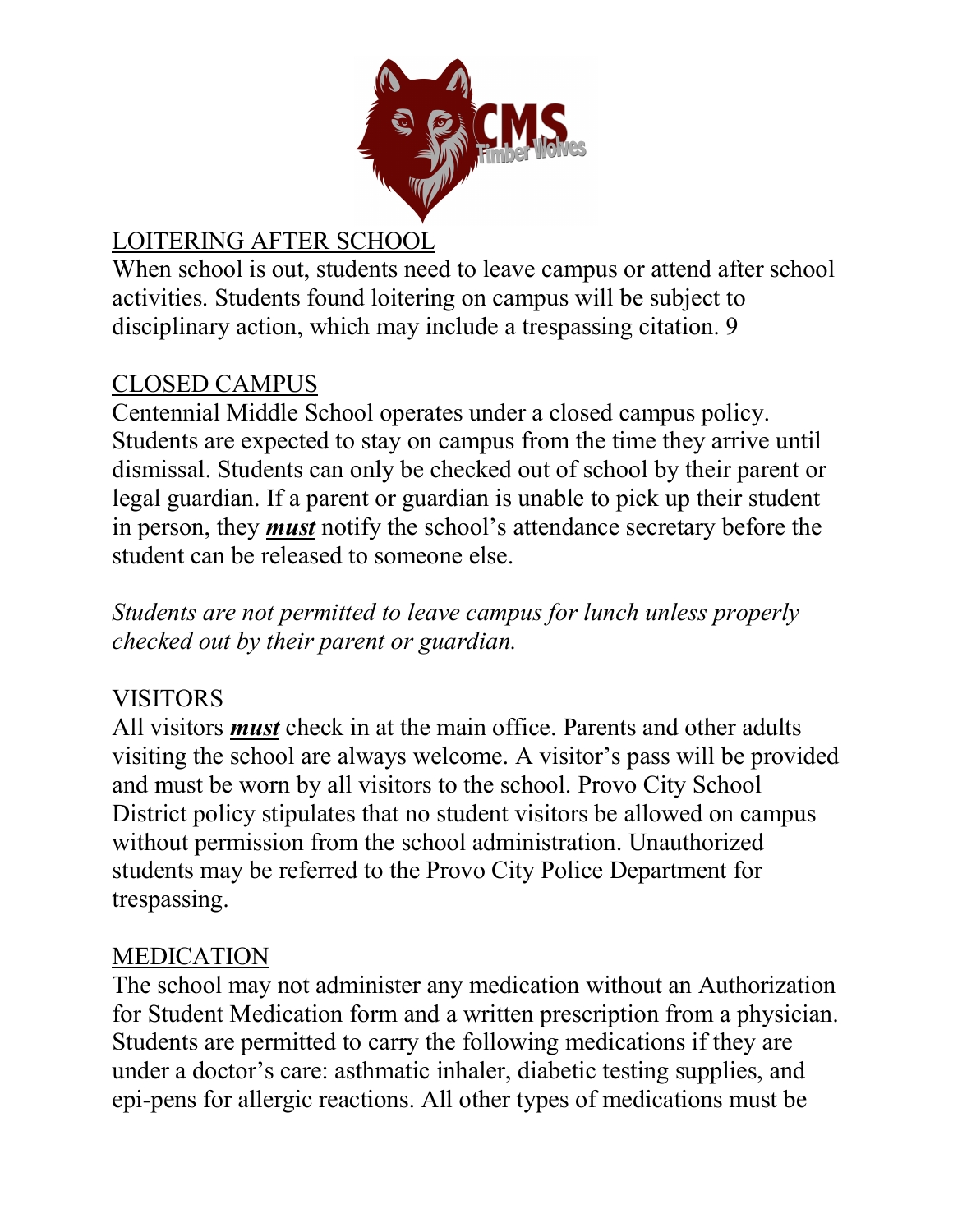

stored and administered in the main office under the direction of qualified school personnel. Basic first aid supplies and pain relievers are available and may be administered in the main office with parental permission. For more information please contact the school nurse.

#### SCHOOL LUNCH

Students may bring a lunch or purchase one from the school. All cafeteria food and drink must be consumed in the cafeteria. Students are expected to clean up after themselves and report any spills to school staff. Students who do not clean up their own mess will be asked to return and clean. During lunch all students are to remain in designated lunch areas (i.e., the gyms, outside field space, library, and cafeteria). No students will be permitted to hang out in the hallway outside the cafeteria, and no one will be allowed into Centennial Court or the academic wing of the building during lunch unless they are going to the library.

## SAFE AND ORDERLY SCHOOLS POLICY

Use or possession of drugs, alcohol, or tobacco (including vaping paraphernalia) is prohibited at school. Acts of violence, use or possession of a weapon or facsimile, criminal behavior, or gang related activity are also prohibited in Provo City School District schools, on school grounds, at school-sanctioned activities, or when students are being transported in district vehicles. Students found in violation of the Safe and Orderly Schools Policy are subject to disciplinary actions as outlined by the district and Utah state law. A copy of this policy may be found in this student handbook as well as on the district website at www.provo.edu.

Students with any information about weapons, drugs, alcohol, vaping, or tobacco on or off campus may report this directly to the school resource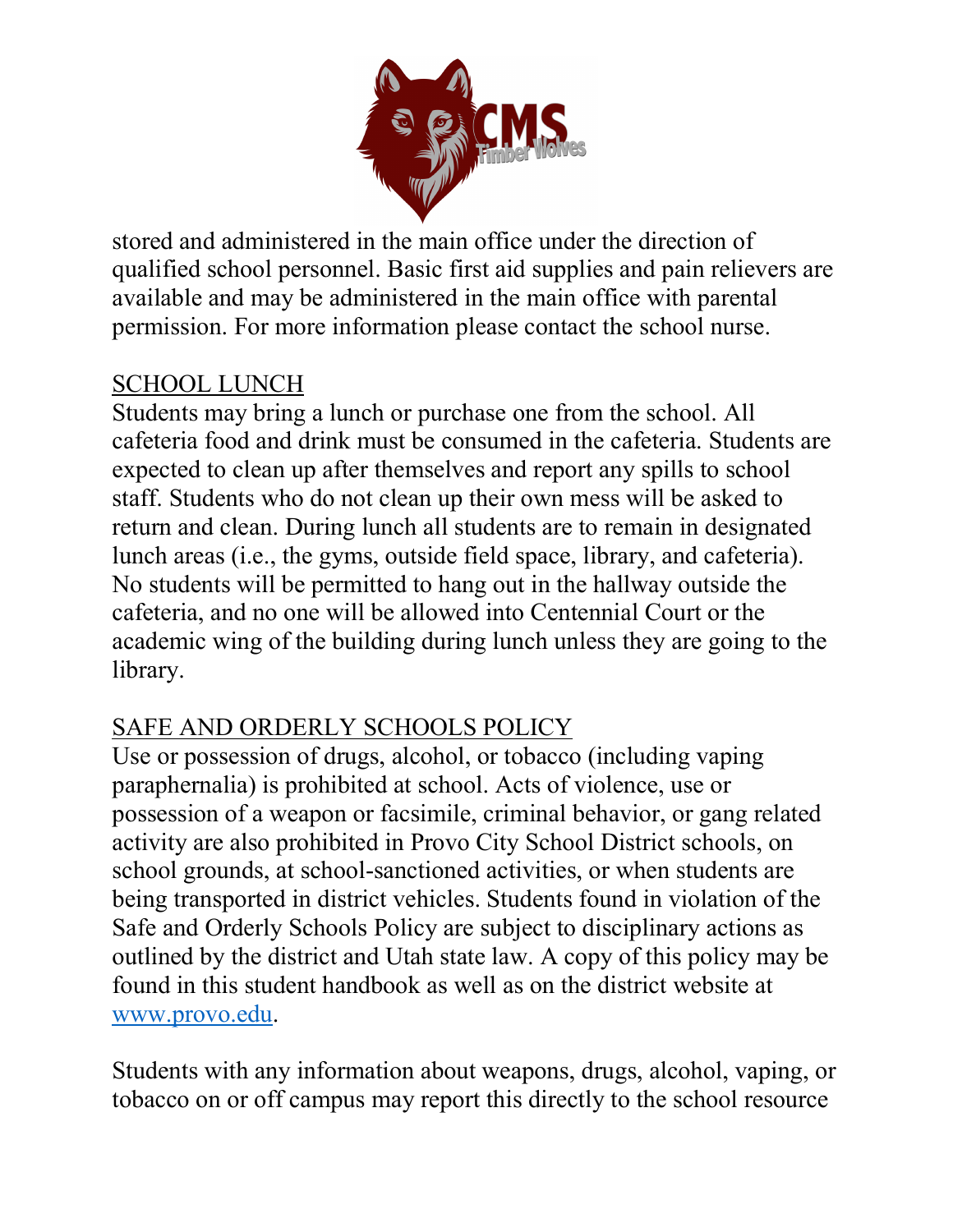

officer or to a school administrator. All information will be kept confidential.

## CELL PHONES

Students may not use cell phones during the school day. They are a disruption to the learning environment and are not necessary at Centennial. There are phones in the main office, the counseling center, and in each classroom that may be used with permission. Students who are found using a cell phone during the school day will have the phone confiscated and must pick it up in the Main Office after school.. Third violations of this rule will result in a parent pick up.

## OTHER ELECTRONIC DEVICES

MP3 players, iPods, CD players, and any type of electronic handheld games are not permitted at school. These items are unnecessary for daily school activities and create disruptions for other students and staff members. Please know that these items are often misplaced or stolen at school, as well.

Students who are found using these items during the school day will have them confiscated and must meet with an administrator before they will be returned. Third violations of this rule will result in a parent/administrator conference before the items will be returned.

## SKATEBOARDS, SCOOTERS, BIKES

Students may not use bicycles, roller blades, skateboards, "wheelies" style shoes, and other similar (including motorized) devices on school property, whether school is in or out of session. Bicycles that are used as transportation to and from school by students are to be kept on bicycle racks, and skateboards, roller blades, bicycles, and other devices used by the students as transportation to and from school are the responsibility of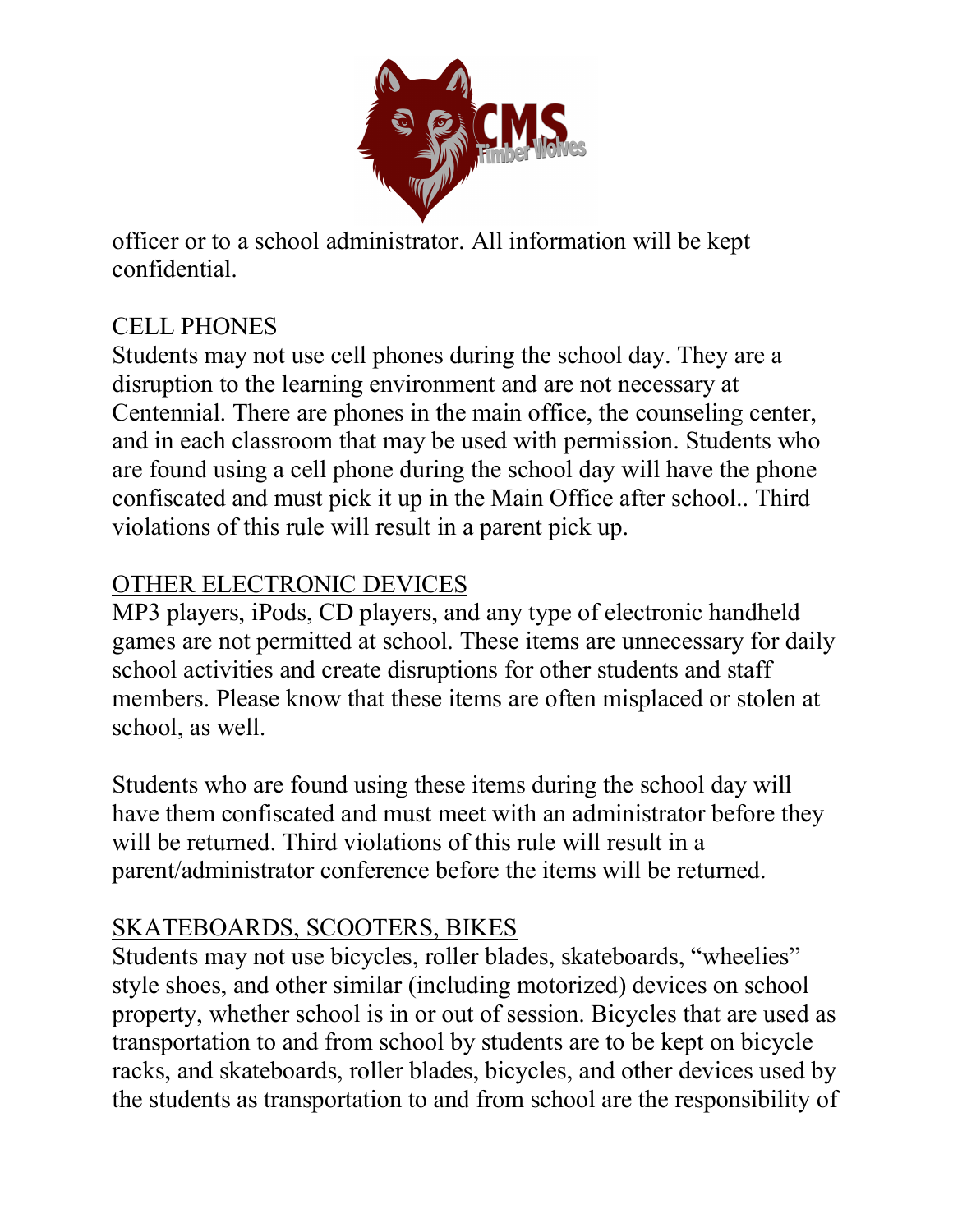

the student and should be kept locked in their locker or on the bicycle rack.

#### NUISANCE ITEMS

Students may not bring items to school that are either disruptive or destructive in nature. These shall include, but are not limited to, permanent markers (Sharpies), toys, laser pointers, buzzers, etc. These items will be confiscated and returned only to a parent.

#### DISCIPLINE

Students who break school rules will receive consequences for their actions. The consequences are commensurate with the seriousness of the rule that was broken. Behavior problems that are minor in nature will be handled by a classroom teacher but may also result in additional consequences. Behavior problems that are more serious in nature may require administrative intervention. The consequences for poor behavior shall include, but are not limited to, the following:

#### **Lunch Detention**

Students may be assigned a lunch detention in an effort to correct behavior problems. These lunch detentions need to be made up during lunch within 24 hours of receiving the detention.

A student who does not make up a lunch detention in a timely manner will be assigned to an after school detention at 3:00 p.m. Additional consequences may be given if a student continues to ignore their assigned lunch detention(s).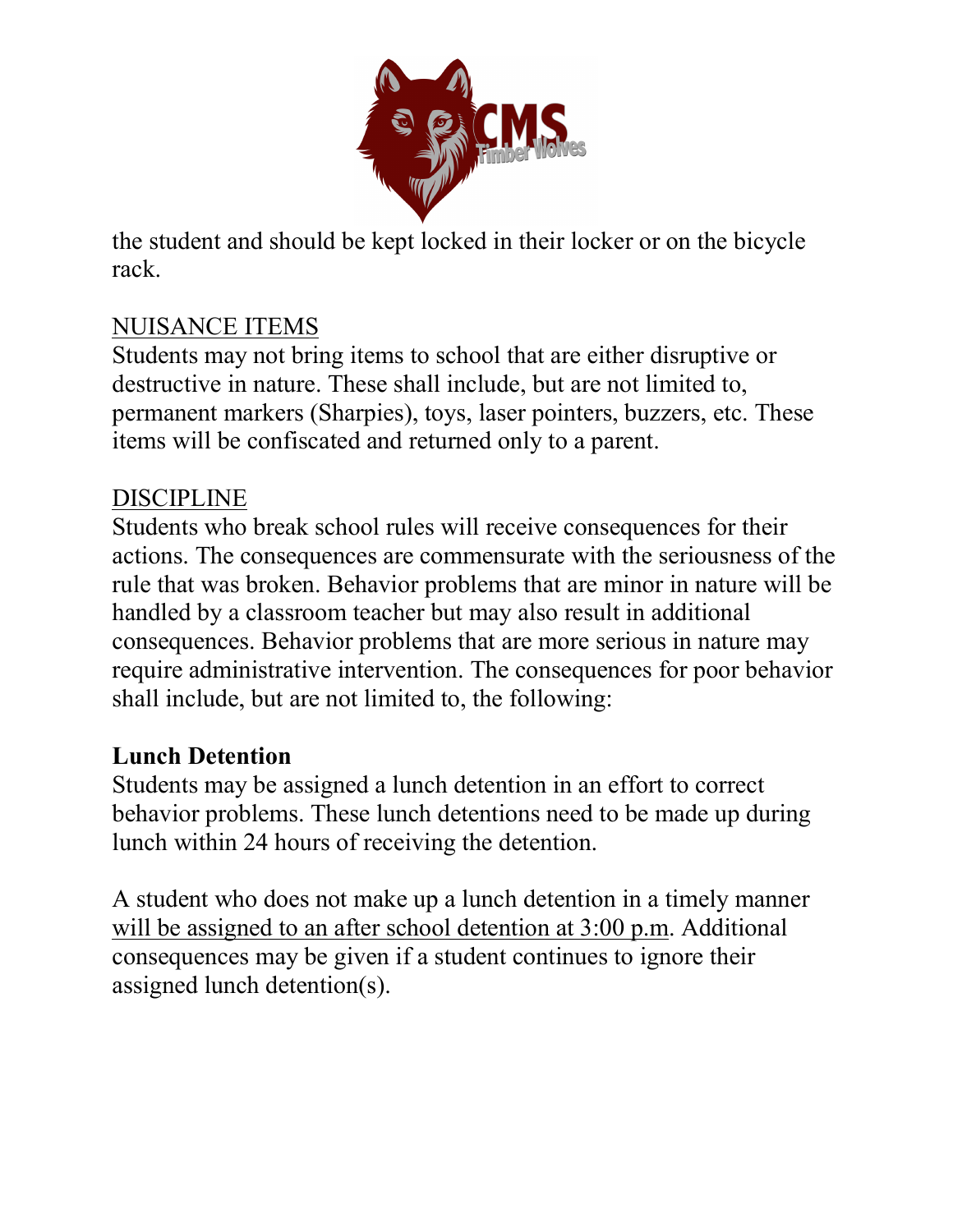

#### **After School Detention**

Students may be assigned to attend an after school detention from 3:00 – 4:00 p.m. as a consequence for behavioral problems at school. Students are expected to come prepared to work on school assignments.

#### **Suspension**

Students may be suspended from school as a disciplinary action. A suspension may result for any of the following reasons: not 12 responding to multiple interventions to correct student behavior, safe school violations, gang activity, fighting, profanity, harassment or intimidation, chronic disruptive behavior, vandalism, tagging, destruction of property, any unlawful act, truancy, and excessive tardiness. An alternative placement may be considered if behavior problems continue after a suspension. A parent/administrator meeting will be required before any student returns from a suspension.

*Note: School administrators reserve the right to administer discipline and consequences in a manner they deem appropriate based on investigation, previous behavior, mitigating circumstances, and subjective evaluation.* 

#### ATTENDANCE

Being successful in school requires students to be in class and on time every day. A natural consequence of tardiness and/or other attendance problems is reduced academic performance and poor citizenship. Absences and tardiness make it difficult for students to be successful in class. Students who are absent from class and/or arrive late miss out on important instruction and directions related to assigned work. Tardiness is a distraction to the classroom. All students are encouraged to be on time and prepared for each class.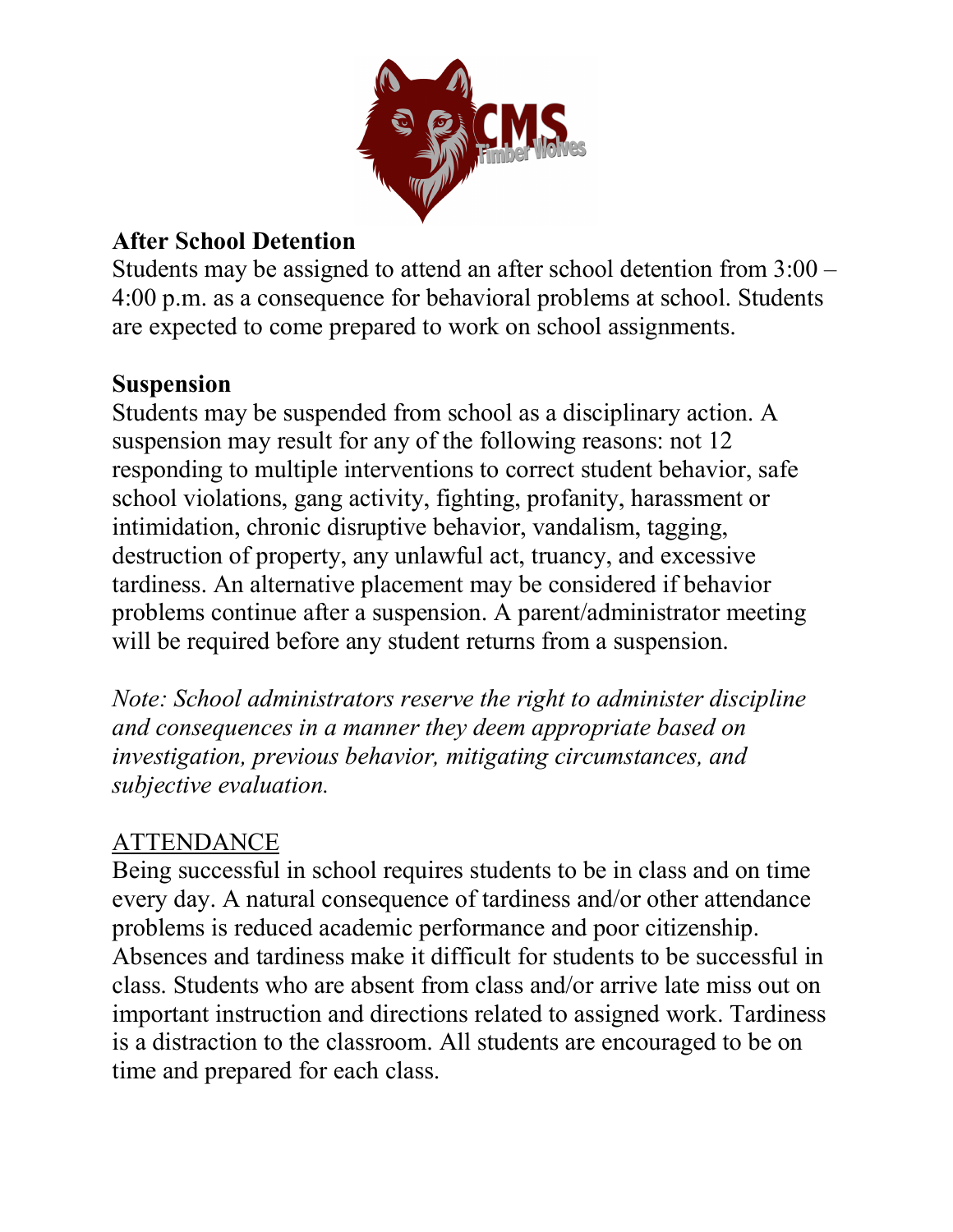

The staff at Centennial will take steps to correct attendance and tardy problems as outlined in the Provo City School District Attendance Policy.

**Absences:** Students at Centennial are expected to be in class and on time every day. If circumstances are such that you miss school, your parent/guardian needs to excuse you. Please call the attendance secretary at 370-4621 or send a note to the office to excuse an absence. Doctor's notes should be submitted for regular appointments (orthodontist, doctor, etc.) during school hours and for extended absences due to illness.

**Pre-approved Absences:** Students who know that they will miss school for an extended period of time may get prior approval for the absences. Students may pick up a pre-approved absence form in the main office to submit for approval by the school's administration.

**Tardies:** Students are expected to be on time to every class. When students arrive late to school they are expected to report to the main office and get an admission slip for class. Parents may not excuse students who are found tardy for class.

Consequences for tardies include parent/guardian contact, detention and others as determined by school administration.

**Sloughing or Skipping Class:** All students are expected to be in assigned classes. Students found unexcused in the halls, bathrooms, off campus, or any other location will be marked as truant. Parents may not excuse students who are found to be truant by school personnel. Appropriate consequences will be given based on the circumstances surrounding the truancy. Those consequences could be the following: 1st slough: After school detention, parent contact, and 1st truancy letter.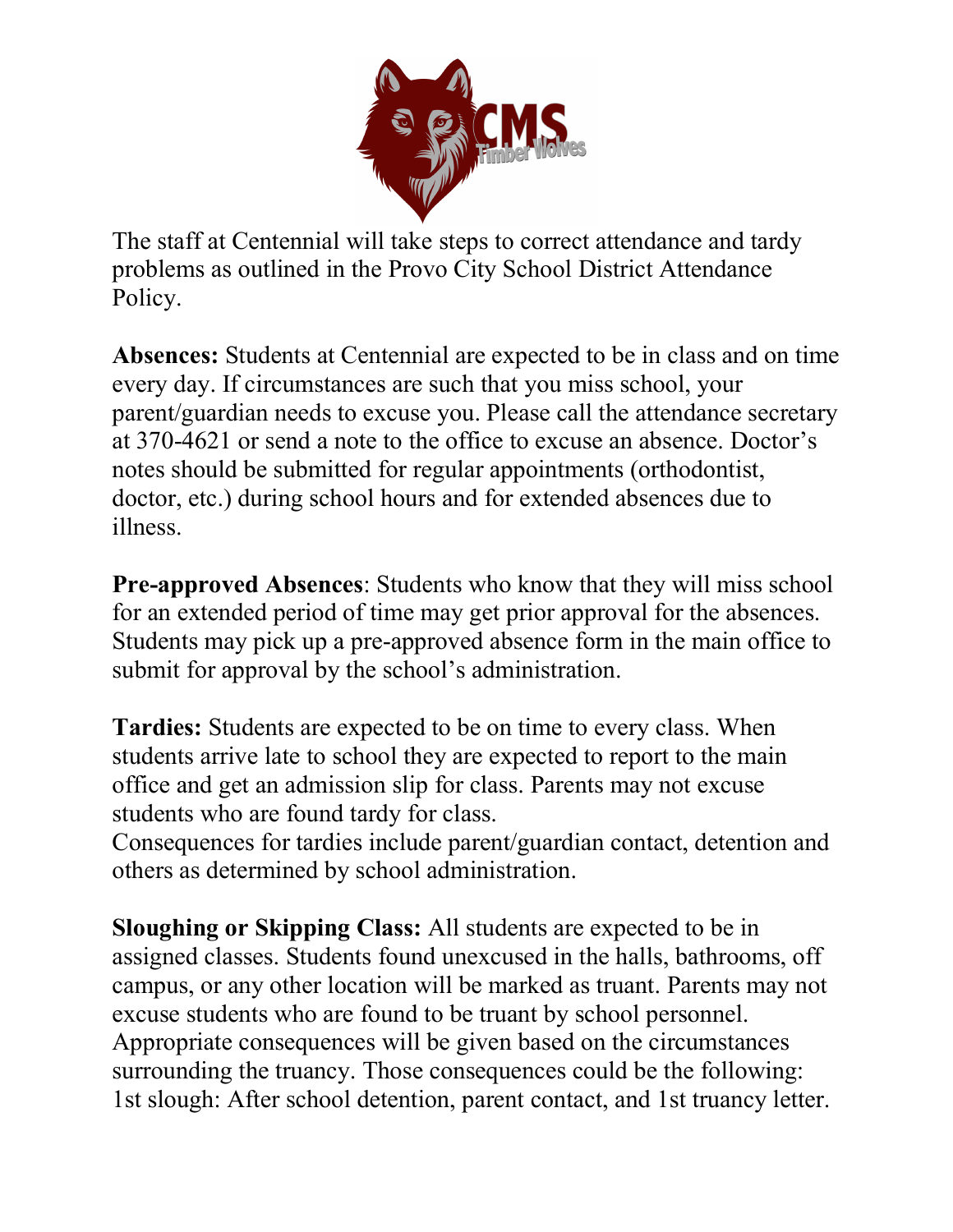

2nd slough: After school detention, parent/administrator conference, 2nd truancy citation, and possible referral to Provo District truancy school.

3rd slough: After school detention, parent/administrator conference, 3rd truancy citation, and possible referral to Provo Attendance Court (PAC).

4th+ slough: After school detention, parent/administrator conference, possible youth court referral, and/or possible alternative school placement.

## **STUDENT CONDUCT**

Harassment or bullying is not tolerated at CMS. Students are expected to treat other students and staff members with courtesy and respect, avoid any behaviors known to be offensive, and stop these behaviors when asked or told to stop. A student who believes he or she has been harassed or bullied is encouraged to report the incident to the school resource officer, a classroom teacher, or an administrator. Public displays of affection and any other inappropriate physical contact between students are considered inappropriate at school.

#### **SEXUAL HARASSMENT**

Students must not engage in unwanted or unwelcome verbal or physical conduct of a sexual nature directed toward another student or staff member. This prohibition applies whether the conduct is by word, gesture, or any other behavior. Students may report any such incidents to any school staff member. All reports will be investigated and appropriate consequences will be administered as necessary.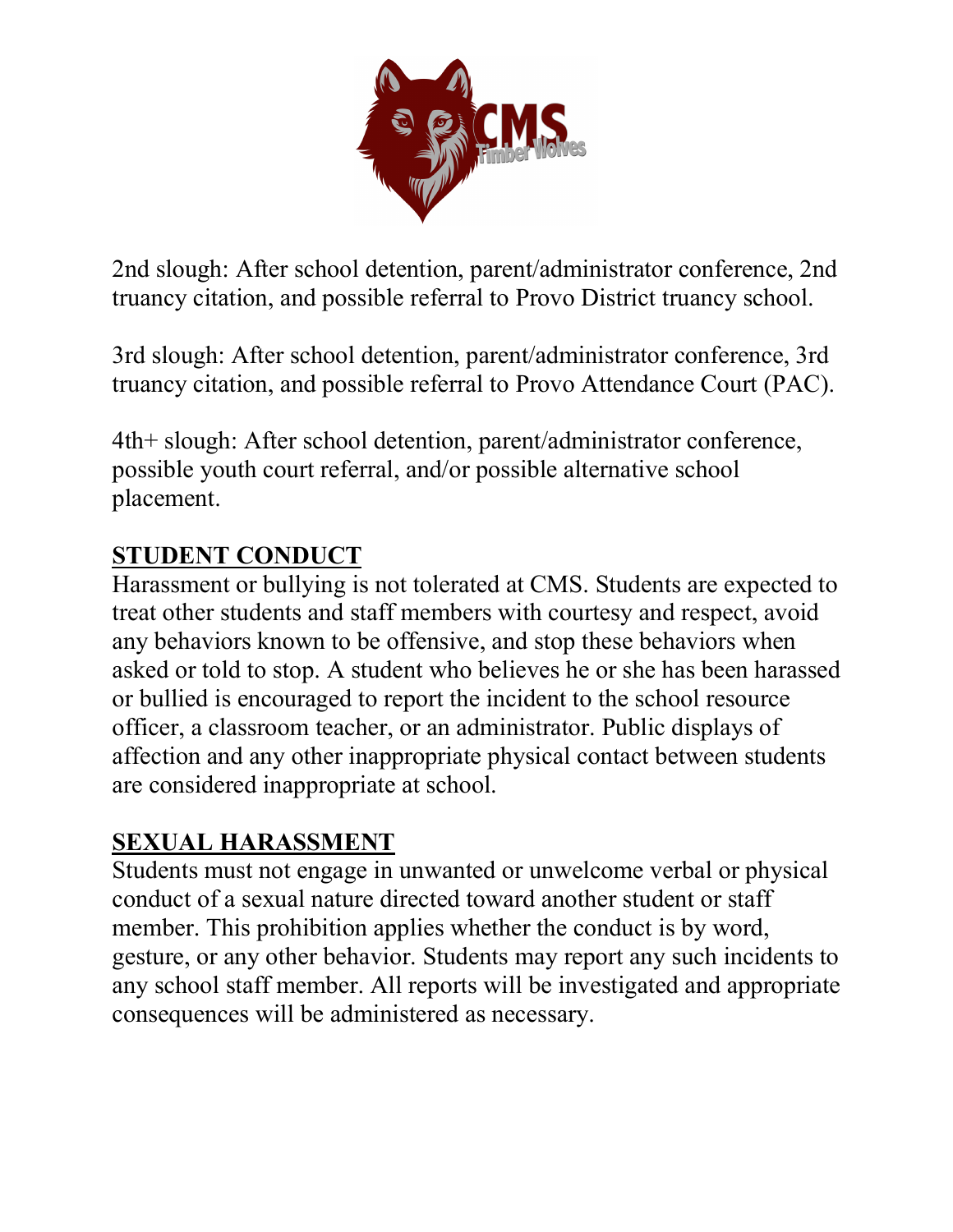

## **STUDENT RECOGNITION**

At Centennial Middle School it is a high priority that students feel valued and appreciated. We want to acknowledge those students who consistently exhibit a good attitude in their classrooms. Two 14 students will be recognized every month. Students who have earned a PRIDE card during the current month will be automatically entered into a drawing at the end of the month by which two students will be selected as Students of the Month.

Group recognitions will also be conducted each term for students with perfect attendance and for those who qualify for the honor roll.

## **STUDENT LEADERSHIP COUNCIL**

Student Leadership Council is a program designed to teach leadership, cooperation, and other social skills. It is a class run mostly by the student leaders under the direction of their advisors, Mrs. Murray and Miss Sorensen. Student Leadership Council consists of the following individuals:

- \* Student Body Officers;
- \* NJHS officers;
- \* TSA officers;
- \* Hope Squad officers; and
- \* Latinos in Action officers.

All Student Leadership Council members will be required to limit their lunch detentions and behavior referrals. Their attendance must be exemplary with no unexcused absences and few tardies. All members of Student Leadership Council will be expected to be an example to the rest of the school, behave well in class, and participate in school activities. Student Leadership Council plans and directs several assemblies during the school year. They are also responsible for promoting school spirit, sponsoring a school-wide service project, and other activities assigned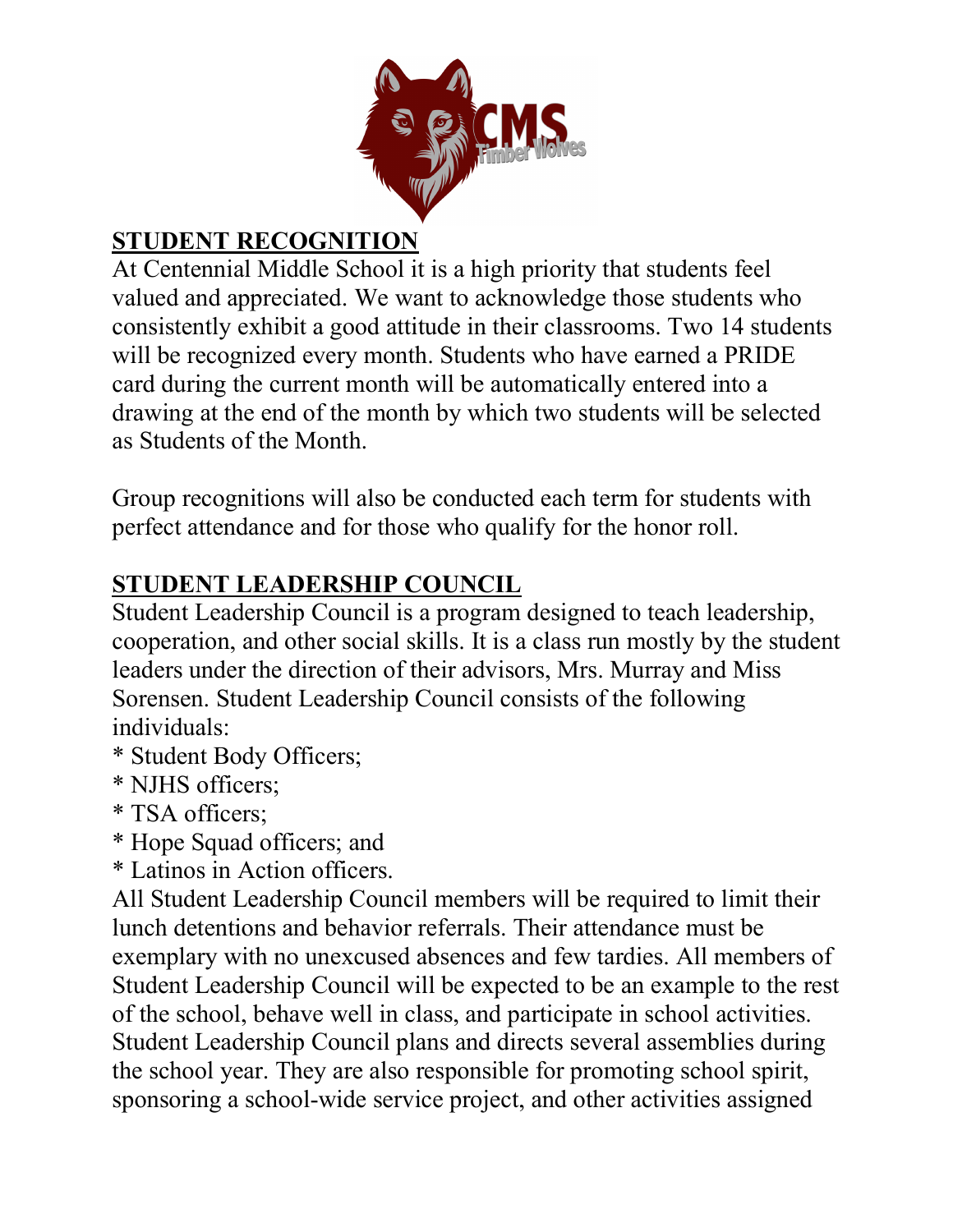

by the administration. Student Leadership Council has its own class, and all members are required to enroll in the class.

## **NATIONAL JUNIOR HONOR SOCIETY**

The National Junior Honor Society (NJHS) was founded to create enthusiasm for scholarship, to stimulate a desire to render service, to promote leadership, to develop character, and to encourage citizenship in students. The NJHS chapter of Centennial Middle School is a duly chartered and affiliated chapter of this prestigious national organization.

Membership is open to Centennial students (after a minimum of one semester at Centennial) who meet the required standards in five areas of evaluation: scholarship, leadership, service, character, and citizenship. Students are selected by a five member Faculty Council appointed by the principal, which bestows this honor upon qualified students on behalf of the faculty of our school. Selection will take place in February after first semester grades are finalized.

For the scholarship criterion, a student must have a cumulative grade point average of 3.7. Those students who meet this criterion are invited to submit information that provides the Faculty Council with details regarding the candidate's strengths in the remaining four areas of evaluation. Students or parents who have questions regarding the selection process or membership obligations can contact the chapter advisor.

#### SCHOOL SPIRIT DAY

Students and staff are encouraged to wear school colors each Friday. Our school colors are burgundy and tan. Student Leadership Council may recognize those students and staff who wear school colors on school spirit days.